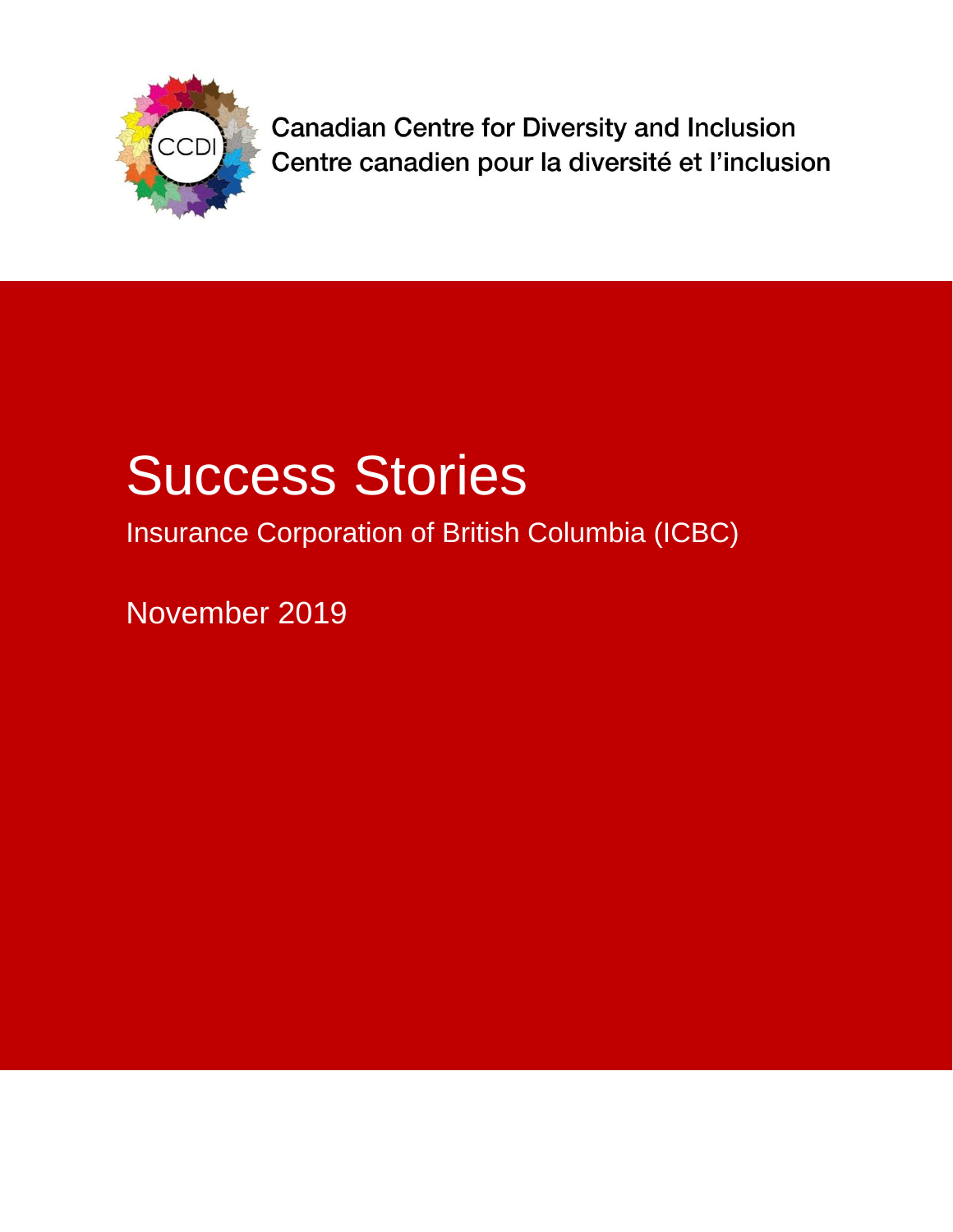

## ICBC: A Canadian success story in diversity and inclusion

By Gavin Pollard & Karn Singh, policy studies students, Mount Royal University. Thank you to Magda Trespalacios Rubio, BC, Organizational Development Consultant at ICBC, for talking with us. You have been instrumental in helping to create the content for this success story. We would also like to extend our gratitude to Coordinator, Program Delivery Dennis Chang, for providing additional content, peer review, and connected us with IEC-BC's Senior Leadership Team whom also provided exceptional comments/feedback. Last but certainly not least, we would like to express thanks to mentor/mentee pair Elisa and Keira for providing personal feedback on their experiences with the MentorConnect program.

#### Introduction to ICBC and the insurance industry

The Insurance Corporation of British Columbia (ICBC) is a crown corporation which was founded in 1973. It is based in Vancouver, British Columbia. ICBC provides vehicle and driver licensing services, vehicle registration services and fines collection on behalf of the provincial government. ICBC invests in fraud prevention and road safety initiatives to promote a safer driving environment throughout British Columbia. ICBC today has over 5,000 employees.

#### Why diversity and inclusion is important to ICBC

The organization is composed of a diverse population, therefore diverse representation is key so that it reflects the diversity of the communities we serve and helps us better understand their needs. ICBC believes that feeling included is important to promoting and preserving creativity, productivity, and physical and mental wellness.

As BC becomes increasingly diverse, ICBC continues to see the opportunity and responsibility to understand and better respond to changing needs of their workforce and customers.

ICBC is committed to promoting values such as integrity, dedication to customers, and accountability (to themselves and each other, by extension, the actions and successes of their business). They also pride themselves in a workplace culture which fosters care, respect, and dignity. Furthermore, inclusivity is not merely an ideal, it is expected. This is why ICBC was successful in promoting a mentorship initiative, called MentorConnect, alongside both the employees of ICBC and seven ERGs.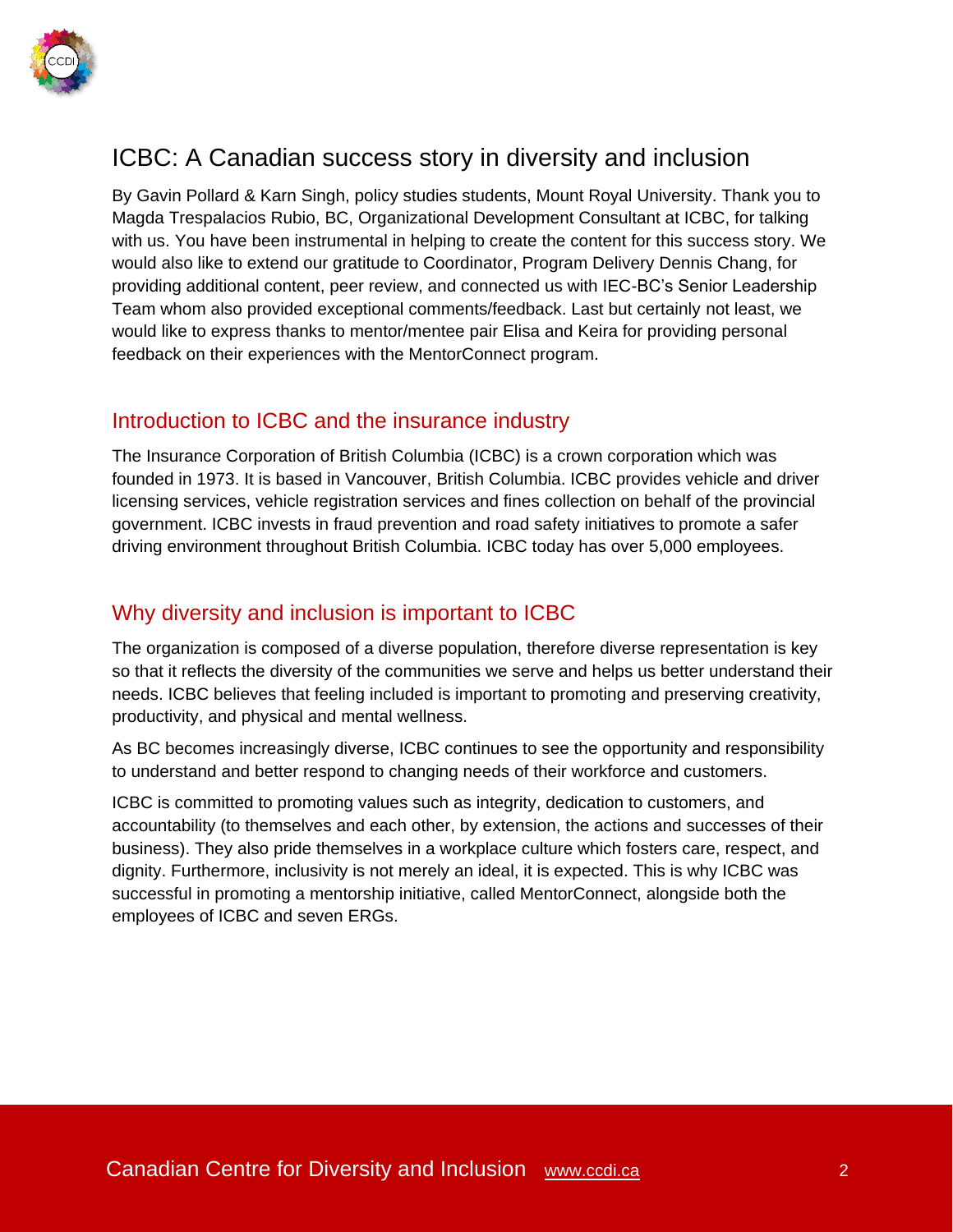

# ICBC partnership & IEC-BC's MentorConnect initiative

ICBC's Ethnicity ERG is directly partnered with the Immigrant Employment Council of BC (IECBC). This is a partnership which is devoted to connecting employees of ICBC with new comers to Canada who have a similar educational and work experience background than the employee; by doing so, employees can share their experience and network as well as learn about the barriers faced by new comers. This objective is achieved through emphasis of a mentoring relationship (e.g., building human capital) to integrate new comers into the Canadian workplace.

It is important to note that while the initiative is supported by ICBC, it was initiated and promoted by the Ethnicity Employee Resource Group. However, the goal of the program is not restricted to the Employee Resource Groups.

## MentorConnect Program Benefits & Goals

There are three distinct stakeholder groups that are essential to MentorConnect program successes: employers, mentors, and mentees. Below are the benefits and corresponding goals for each.

#### **Employers**

- » Demonstrate sector leadership by building a more culturally competent aware staff;
- » Advance staff professional development by increasing access to a diverse and skilled talent pool;
- » Increase local and global connections by reaching out to appropriate prospective organizations; to create a program that is 12 hours over a two-month period with referrals to two or more professionals (from the mentor's network) to help build the newcomers local network.

#### **Mentors**

- » Increase coaching and leadership skills by contributing to a workplace culture where diversity is celebrated at a professional level; and
- » Enhance cross-cultural coaching skills by garnering insights into global perspectives from around the world.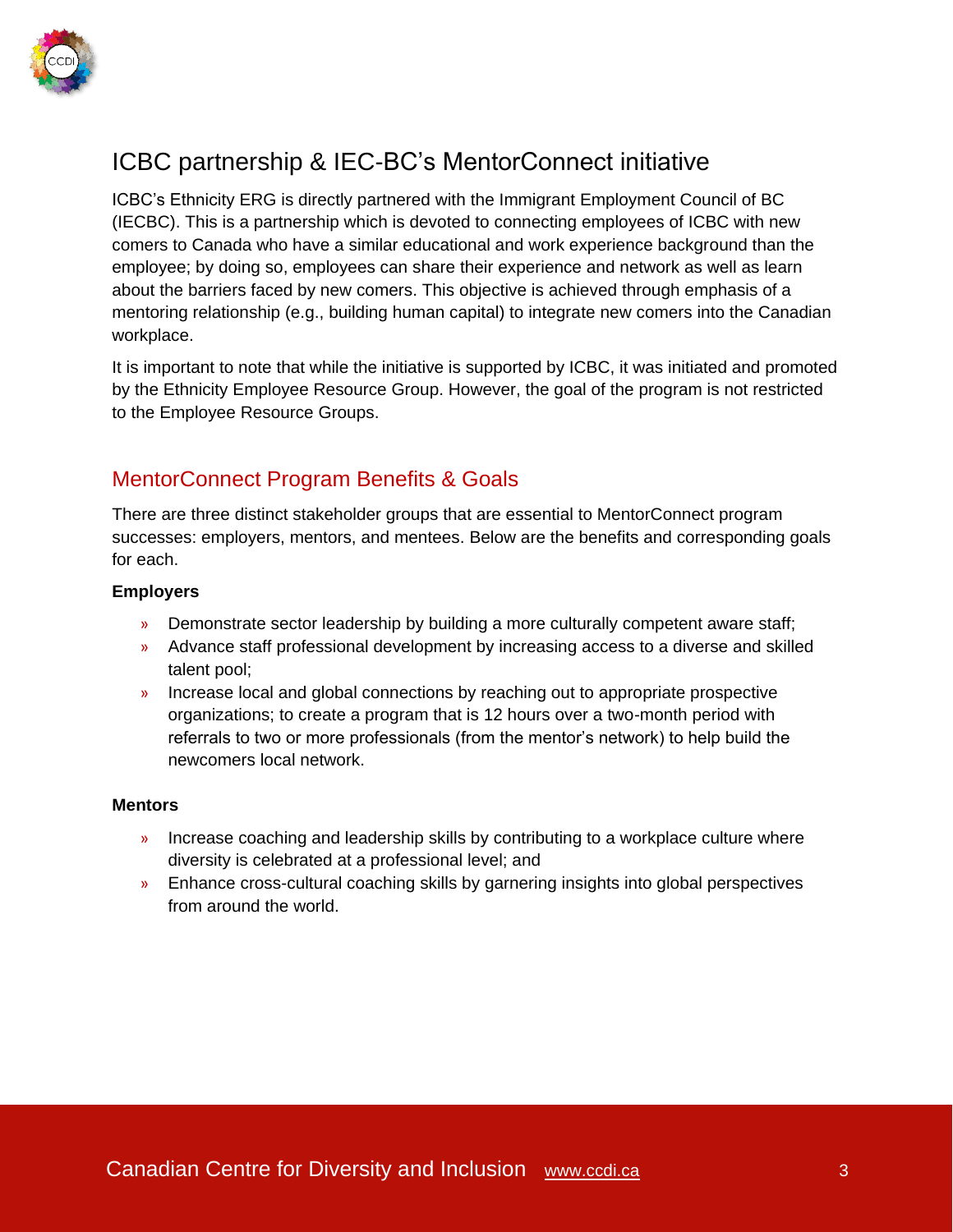

#### **Mentees**

- » Increase the understanding of BC labor market by making professional networks and networking strategies more accessible; and
- » Benefit from guidance, encouragement, and support in pursuing career goals through receiving industry-specific advice on professional licensing requirements and regulations.

## IEC-BC partnership & mentorship initiative challenges/barriers

Regarding the partnership with IEC-BC itself: it was fairly straightforward according to Magda Trespalacios Rubio, Organizational Development Consultant at ICBC. She said that it was primarily a matter of:

- » Reaching out to the many members of their organization all across BC in an effort to promote the initiative; and
- » Ensuring alignment of external partnerships with the mandate of the Ethnicity ERG to celebrate ethnic and cultural diversity to create a workplace where everyone feels included.
- » Trespalacios Rubio also identified believing in having something to offer as being an important philosophy for a successful partnership.

When it comes to the mentorship initiative – It was sometimes difficult to help newcomers with integration into Canada, because of:

- » Finding an appropriate occupational match for the mentee who is seeking guidance. There are people willing to be mentored, but the program goes further than merely matching any mentor to any mentee. Matches are based primarily on Statistics Canada's National Occupational Classification Codes (NOCs) and North American Industry Codes (NAICs). Likewise, background, education, and/or number of years of experience are also important considerations for the match. These considerations are vital for helping mentees better understand the Canadian workplace in the context of their profession. The challenge here is, finding a match between the skills and experience of the mentor with those of the mentee; and
- » Time constraints of mentoring each individual (e.g., managing time commitments to personal lives).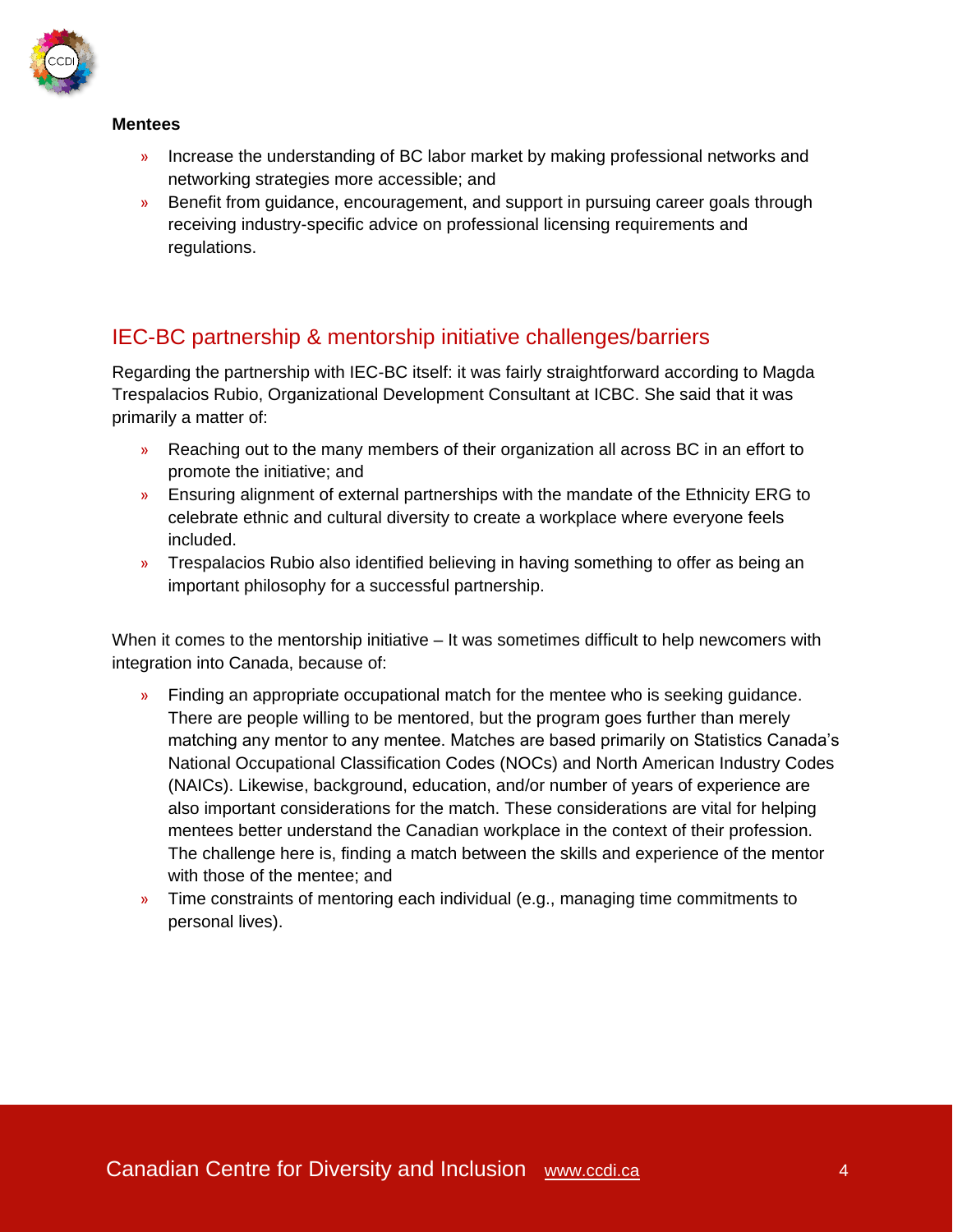

### Mentorship initiative process

The process of the initiative has much to do with:

- » Aligning partnership goals with internal mandate to build a communication plan (e.g., lunch and learns with representatives of IEC-BC which were conducted both face-to-face but were also streamed online). This process, in turn, helped to create an engaging and accessible platform to discuss goals and requirements for the initiative;
- » Making intranet stories and articles on the content of the initiative as accessible as possible;
- » Prospective mentors being in direct contact with IEC-BC when it came to mentorship applications, rather than involving administrators, to increase efficiency of operations;
- » Mentors may not be immediately connected to a mentee, the time it takes for this process to unfold depends entirely upon the needs of the mentee; and
- » Providing continuous sources of information (e.g., brochure pamphlets) for ongoing support to newcomers.

The MentorConnect Program matches job ready mentees with occupation-specific mentors in the same occupation (e.g., IT, Human Resources, Accounting) in order to provide a better experience – mentoring through the lens of what it is actually like to work in the profession in Canada.

ICBC also makes sure that each mentor connects their mentee with at least two other people as part of the MentorConnect networking referral process. This practice helps to promote a diverse education of experience and grow a newcomer's professional network.

#### Defining success & weakness, and initiative results

While there is currently not enough data to identify concrete results, ICBC's Ethnicity Employee Resource Group constitutes success as having active participation and constantly developing awareness surrounding the realities of adjusting as a newcomer to Canada.

A challenge that ICBC's Ethnicity Employee Resource Group has identified, is only being able to reach out to a small portion of the population – currently 10 employees as of March 31, 2019 to be mentors. Ideally, this number will grow over time.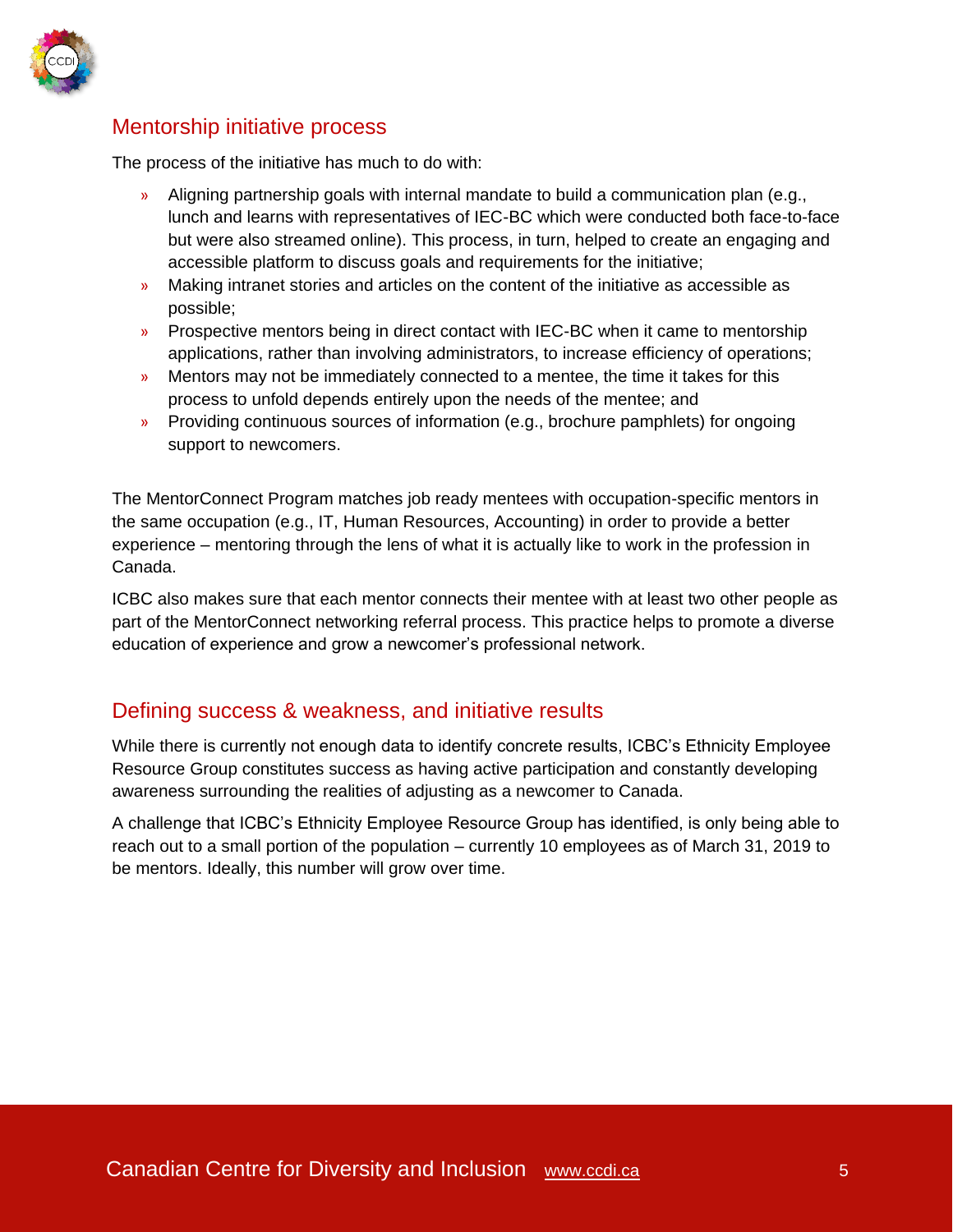

## Impacts of best practices on supporting mentorship initiative

The Ethnicity Employee Resource Group attributes the following factors to success in supporting the mentorship initiative:

- » Executive sponsorship involvement through encouragement and clear communication from them;
- $\rightarrow$  » Ensuring aims of sustainability by connecting with initiatives which are like-minded; and
- $\rightarrow$  Pursuing a culture of personability by ensuring benefits and goals are clearly identified through stories and personal experiences rather than theoretical data.

## Personal Experiences

Mentor/mentee pair Elisa and Keira shared some of their thoughts and experiences on what the MentorConnect program was like.

In response to their general impressions of the MentorConnect program, Elisa thought it was good way for people to know more about the workplace in Canada, and Keira saw it as an opportunity for new comers to connect with professionals – making an easier transition in to the Canadian labour market.

As far as the most successful aspect(s) of the program, Elisa described the most two prominent ones as: helping people connect with one another and receiving information and advice from the mentor. From Keira's perspective, the most successful part of the program was that two connections to the mentees were provided by the mentors – which allowed for additional ways for mentees to search for jobs and build a professional network.

In regard to challenges faced by the mentor/mentee pair, Elisa thought the most difficult challenge was finding a good time for them to connect with one another – as a crucial way to understand one another. Keira responded saying, "that [she] did not have the exact same background as Elisa" (having a bachelor's degree and Elisa having a PHD), so she spent time communicating with Elisa to make sure there was no gap in understanding the type of jobs available to her.

When it came to the matching process, Elisa commented on her registration of the program website, then receiving an email from one of the coordinators to begin directly talking to Keira.

Through participation in the MentorConnect program, Keira expressed understanding in the existence of a lot of 'hidden' jobs which are only available through referrals. This has caused her to actively take part in networking.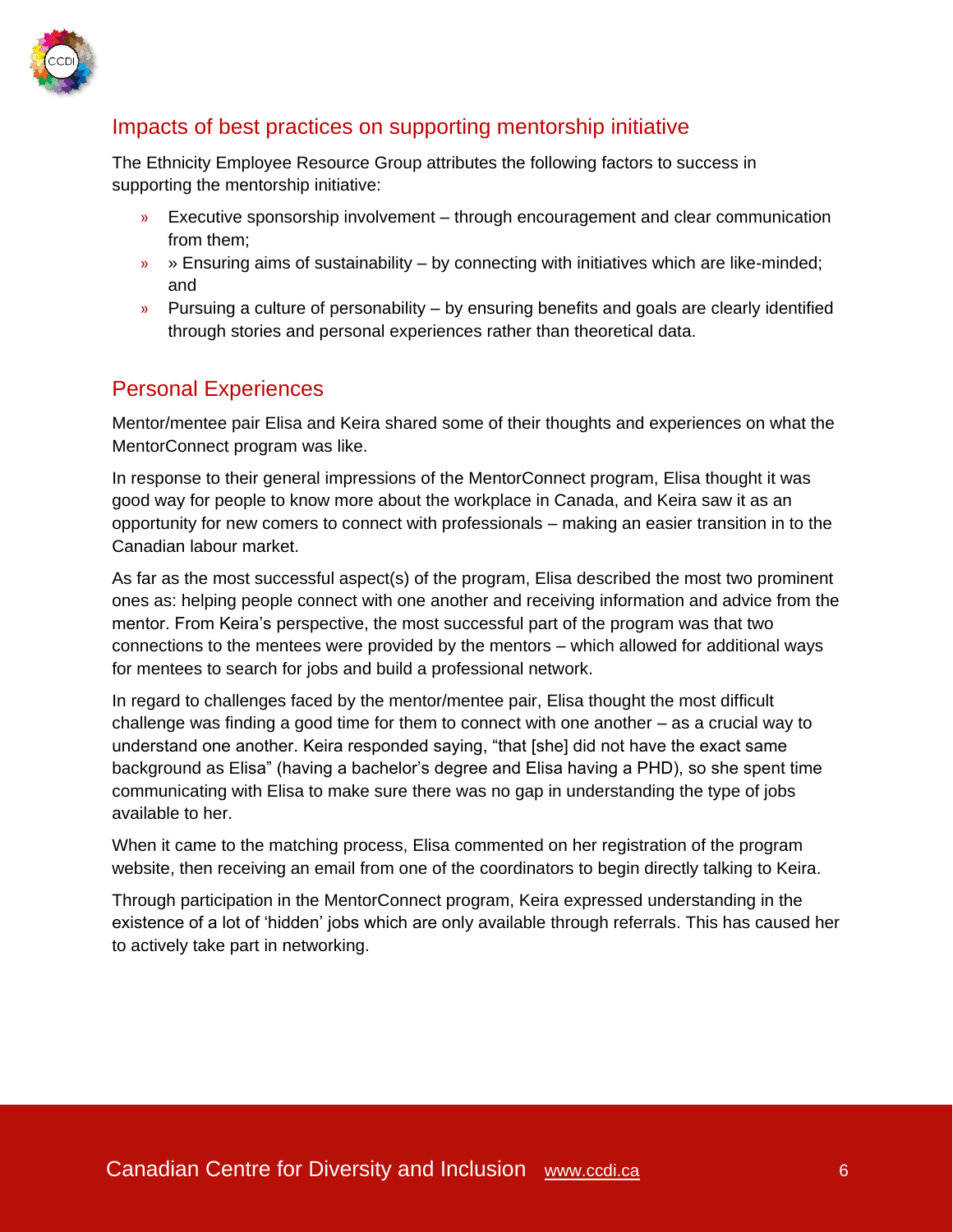

When asked what recommendations they had to improve the program, Elisa highlighted the checking points of the program as being pretty standard so recommended sending out a Yes/No checklist and one open question to evaluate the program. Keira, on the other hand, recommended that there be a pool of mentors and mentees to have 'multiple-to-multiple professional network meetings' as opposed to just having one-on-one meetings.

#### Next steps

The Ethnicity ERG at ICBC is currently waiting to obtain more results from support of the mentorship initiative. Thus while they do not have any specific future initiatives planned, they continue to have multiple priorities which are a focus. Such priorities include: Creating an accessible, inclusive and safe environment where all employees can thrive workplace where employees feel valued and have opportunities to grow and develop; and supporting the communities they serve.

#### Recommendations

The Ethnicity ERG at ICBC provides the following recommendations for others who wish to support various initiatives:

- » Ensure alignment of intentions and goals between partners;
- » Have a strong reason as to why the partnership exists and what the expected outcomes are; and
- » Make clear connections to inclusion and workplace culture.

#### Performance indicators

The Ethnicity ERG at ICBC points to two metrics which may help others replicate the success of their results:

- » Number of employees registered a higher number indicates that mentorship is widely needed, through the initiatives, this demand can not only be met but can also lead to societal prosperity. So far, ICBC mentors have created 4 established connections with newcomers to Canada.
- » Number of connections made a higher number indicates a greater ability to collaborate knowledge, methods, and actions; to smooth the process of newcomers integrating into Canada.

In addition, ICBC will look at other success factors that go beyond the number of participants. Note: Incoming results will undoubtedly highlight additional impacts and performance indicators.